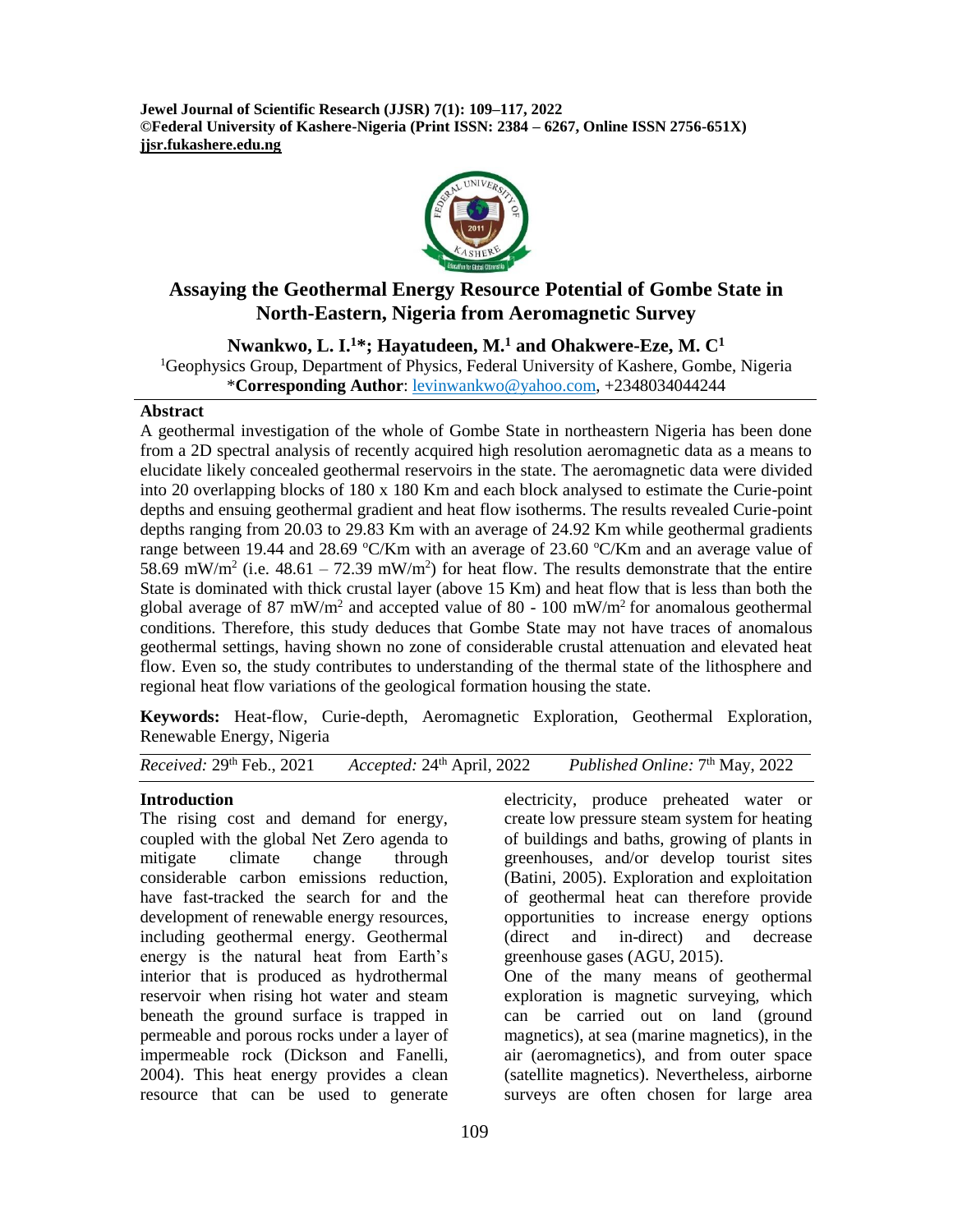explorations because they permit faster and usually cheaper coverage of inaccessible areas (Thebault *et al*., 2010). The data obtained from such magnetic surveys can be analysed to estimate the depth to magnetic basements (Finn and Ravat, 2004; Ravat *et al.*, 2007, Bansal *et al*., 2011, Nwankwo and Shehu, 2015, etc.), which is also considered as an index of the Curie-point depth (Bansal *et al*., 2011).

Crustal rocks lose their magnetization at the Curie-point temperature (CPT) - a theoretical surface in the crust with a temperature of about 580 °C (Hsieh *et al.*, 2014). At CPT, ferromagnetic minerals lose their ferromagnetic properties and the thermal agitation causes the spontaneous alignment of the various domains to be destroyed or randomized so that the ferromagnetic minerals become paramagnetic (Langel and Hinze, 1998; Hsieh *et al.,* 2014). Thus, the CPT isotherm corresponds to the surface of crustal magnetic basement (Bansal *et al*., 2011). Consequently, the ability to estimate the depth to magnetic basement is also an ability to evaluate the Curie-point depth, which is then transformed into geothermal gradients and subsurface heat flow using Fourier's heat conduction equation (Tanaka *et al*., 1999). Estimation of Curie-point depth isotherm is typically used to examine crustal thermal structure, which defines deformation types and zones, brittle depths and/or regional heat flow variations (Kasidi, 2019). Quantitatively, Curie-point depths shallower than 15 Km are construed as areas of volcanic and geothermal fields, between 15 and 25 Km for island arcs and ridges, and deeper than 20 Km for plateau and trench phenomena (Tanaka *et al*., 1999).

In this work, therefore, a 2D radiallyaveraged power spectral analysis of recently acquired high resolution aeromagnetic data was carried out to estimate the Curie-point depths and resulting geothermal gradients and heat flow anomalies of the whole of Gombe State in northeastern Nigeria. This is in order to elucidate likely concealed geothermal reservoirs in the state.

# **Review of Literature**

The last decade has witnessed a greater than before number of geoscientists investigating the geothermal landscape of Nigeria. Most of these researchers have computed Curiepoint depths and ensuing geothermal parameters of different parts of the country from the analysis of aeromagnetic data (Nwankwo and Shehu, 2015; Lawal and Nwankwo, 2017; Nwankwo and Sunday, 2017; Chukwu *et al*., 2018; Abdulwahab *et al.*, 2019; Kasidi, 2019; Odidi *et al*., 2020; Dopamu *et al*, 2021; etc.).

Nwankwo and Shehu (2015) studied the magnetic anomaly of the entire Sokoto basin and reported Curie-point depth values varying between 11.3 and 27.83 Km with a mean value of 18.57 Km, and heat flow values ranging between 52.11 and 130.28  $mW/m^2$  with a mean value of 84.97 mW/m<sup>2</sup>. They also reported that areas with anomalous high heat flow (above 100  $mW/m^2$ ) exist in the basin and recommended detailed geothermal exploration. The Nigerian sector of the Chad Basin was also studied by Lawal and Nwankwo (2017) and reported Curie-point depth, geothermal gradient and heat flow values range between 18.18 and 43.64 Km, 13.29 and 31.29 °C/Km, and 33.23 and 79.76 mW/m<sup>2</sup> respectively. The entire Bida basin was likewise computed by Nwankwo and Sunday (2017) and estimated Curiepoint depth values of 15.57 - 29.62 Km with a mean value of 21.65 Km, and heat flow varying between  $48.41$  and  $93.12$  mW/m<sup>2</sup> with a mean value of  $68.80$  mW/m<sup>2</sup>. In the Niger Delta basin, aeromagnetic fields were also examined for geothermal studies and values ranging from 7.46 to 24.86 Km, and 34.19 to  $84.40$  mW/m<sup>2</sup> for Curie-point depths and heat flow respectively were reported by Chukwu *et al*. (2018).

A more recent investigation is by Kasidi (2019) who worked on the Lamurde area of Adamawa State and reported that the Curiepoint depth in the area varies between 9.62 and 10.92 Km with an average of 10.45 Km, and heat flow values between 150.73 and 132.78 mW/m<sup>2</sup> with an average of 139.12 mW/m<sup>2</sup> . Areas of anomalous geothermal conditions were mapped, having observed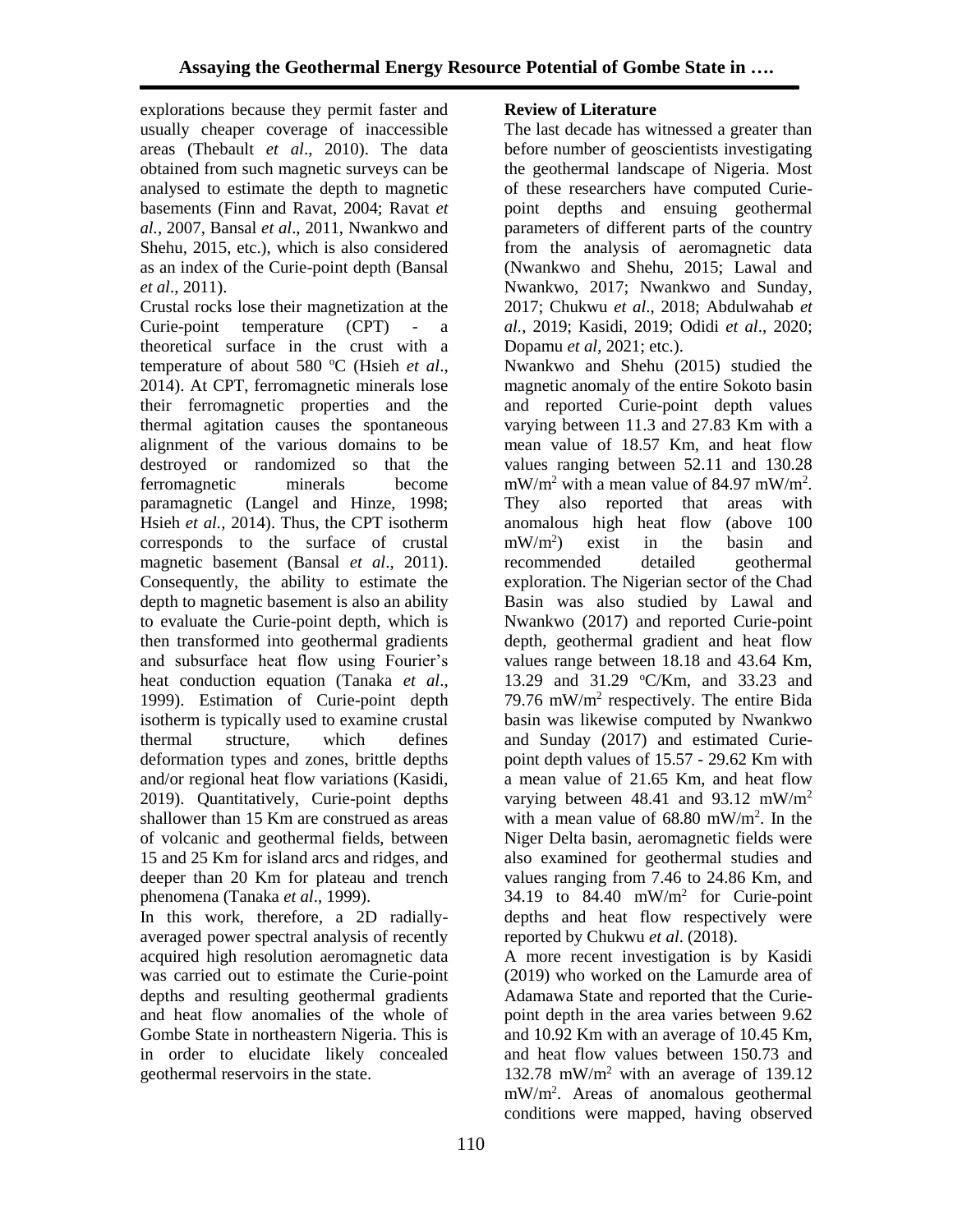heat flows that are more than 100 mW/m<sup>2</sup>. This result may not be farfetched because of the existence of Lamurde hot spring (locally called Ruwan Zafi) in the area. Another work is by Abdulwahab *et al* (2019) that studied Kaltungo, Guyok, Lau and Dong quadrangle and reported values ranging from 12.43 to 33.91 Km, 17.10 to 46.66  $\mathrm{C/Km}$ , and 42.75 to 116.65 mW/m<sup>2</sup> for Curie-point depth, geothermal gradient and heat flow respectively. A similar work done in central parts of Benue Trough by Odidi *et al.* (2020) revealed Curie-point depth values ranging from 7.63 to 34.52 Km, with a mean value of 14.79 km, geothermal gradient ranging from 16.80 to 75.97  $\mathrm{C/Km}$ , with mean value of  $45.70 \degree C/Km$  and heat flow values ranging from  $42.01$  to 189.94 mW/m<sup>2</sup> with a mean value of  $114.26$  mW/m<sup>2</sup>. Most recently, Dopamu *et al.* (2021) reported that values from 12.5 to 38.3  $\textdegree$ C/Km with a mean value of  $26.0$  °C/Km were obtained while assessing the Curie-point depths of the entire Benue Trough. They also reported values ranging from 15.0 to 45.3 Km with a mean depth of 23.2 Km, and 31.2 to 95.8 mW/m<sup>2</sup> with a mean value of  $65.1$  mW/m<sup>2</sup> for Curiepoint depth and heat flow respectively. Their analyses suggested 5 zones of unusual heat flow that need further investigations.

#### **Location and Geology of the Study Area**

The study area is the whole of Gombe State bounded by latitudes  $9.5^{\circ}$ N and  $11.5^{\circ}$ N and longitudes  $10.5^{\circ}E$  and  $12^{\circ}E$  (Figure 1). The area is geologically located within the Gongola sub-basin of upper region of the cretaceous sedimentary Benue Trough. The entire Benue Trough is divided into lower (southern), middle (central) and upper (northern) parts, with the upper portion

again sub-divided into three sub-basins: Lau, Gongola and Yola. The Gongola sub-basin, housing the study area, is a north-south trending arm with varying sequence of stratigraphy (Figure 2, 3).

The stratigraphic sequence indicates that sedimentation process was activated with the deposition of the continental Bima Sandstone that unconformably overlies the Precambrian Basement Complex (Obaje, 2009). The Bima Sandstone consists of feldspathic sandstones and clays which pass upwards into medium to coarse grained sandstones with less feldspar. The Bima Sandstone is overlain by Yolde Formation, which consists of a sequence of sandstones and shales. On top of Yolde Formation is Pindiga Formation that is mainly marine shale facies with limestones at the base. Pindiga formation, which is presumed to be deposited during the early – late Turonian and Coniacian times, is overlain by the Gombe Formation. Gombe Formation is made up of three major lithofacies: alternating beds of silty shales and finemedium grained sandstones with ironstone intercalations; overlain by medium grained quartz arenite with occasional and iron oxide cement; and brick-red coloured, fine medium grained sandstones, with tabular cross-bedding highlighted by layers and streaks of pure white sandstones. The most recent formation in the Gongola sub-basin is the Kerri-Kerri Formation, which a gently dipping continental conglomerates, sandstones, siltstones and clays that overstep into the Gombe Formation.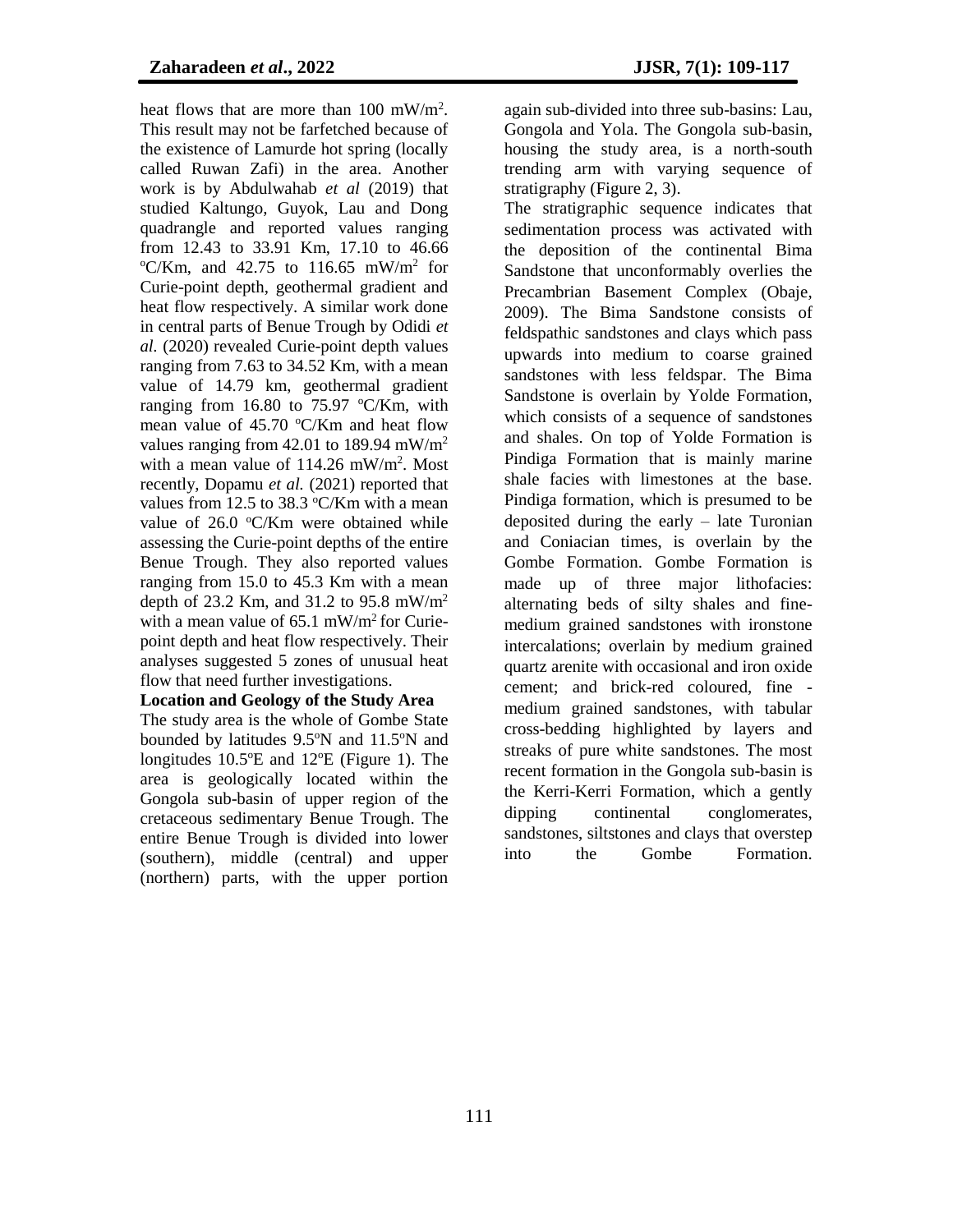

**Figure 1:** Geological Map of Nigeria showing the study area



**Figure 2:** Geological map of the study area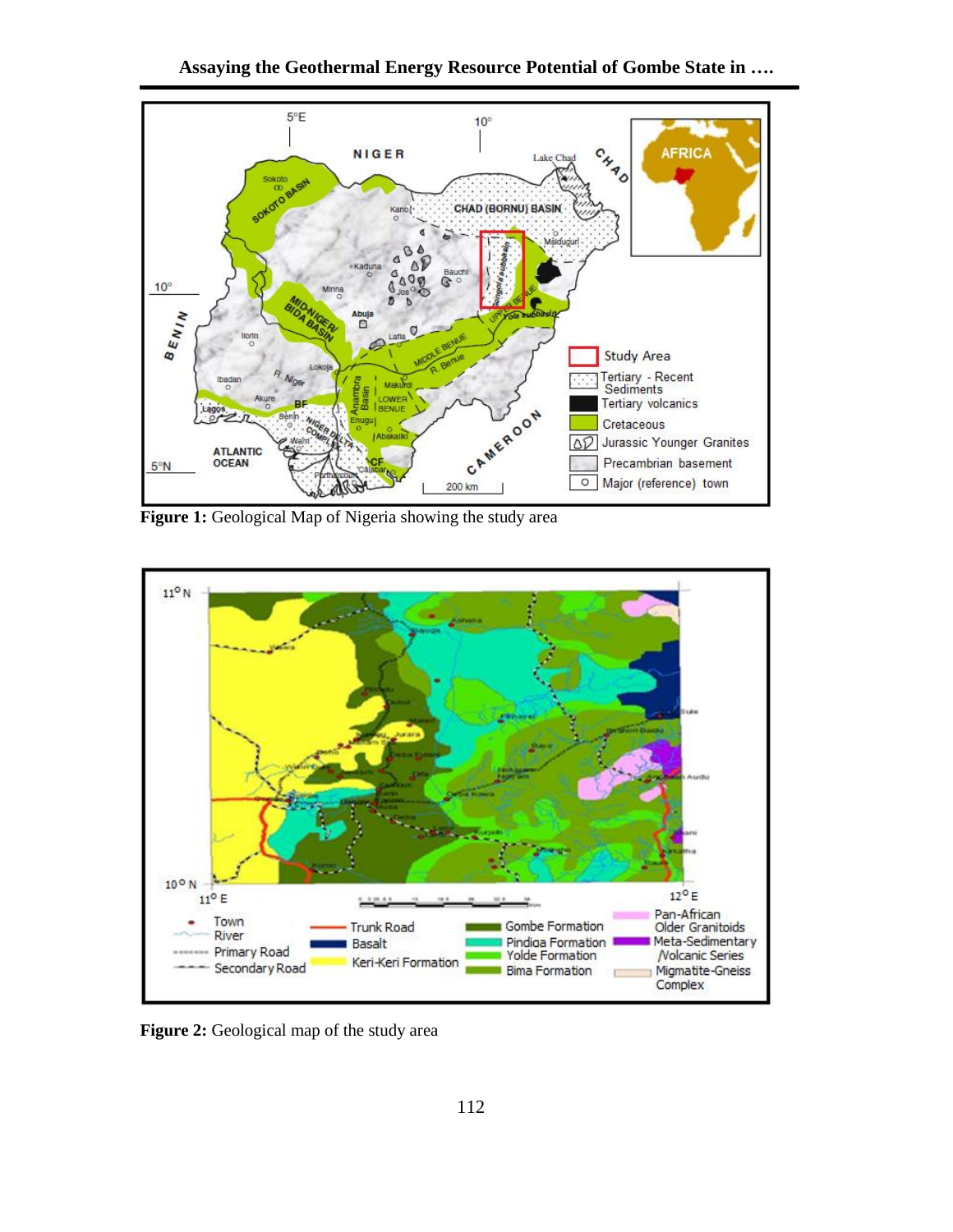

**Figure 3:** Stratigraphic sequence of Gongola Sub-basin (After Obaje, 2009)

#### **Materials and Method**

High-resolution aeromagnetic maps, extending the study area on opposite sides by half-degree, were utilized as the primary data in this work. The data were acquired via fixed-wing aircraft with attached 3x Scintrex CS3 Cesium vapour magnetometers between 2007 and 2009 by Fugro Airborne Survey Limited for the Nigerian Geological Survey Agency (NGSA). The aircraft were flown at mean terrain clearance of 80 m, 500 m line spacing, and nominal tie-line spacing of 2 km. The flight line and tie-line trends were 135 and 45 degrees respectively. Several pre-processing filtering techniques were applied on the acquired raw data by Fugro before being published as maps; these include regional correction based on the International Geomagnetic Reference Field and the subtraction of a constant value of 33,000 nT. These maps were then merged into a composite Total Magnetic Field Intensity map covering the study area and next divided into twenty (20) overlapping square blocks of length 180 km each, after reduction to the equator filter was applied.

Each of the blocks was further analysed using power spectral centroid codes developed in Matlab environment. The underlying technique is based on the examination of the shape of isolated magnetic anomalies, the study of the statistical properties of magnetic ensembles, and the evaluation of centroid part of the magnetic ensemble (Spector and Grant, 1970; Bhattacharyya and Leu, 1977; Blakely, 1995; Tanaka *et al.,* 1999; Okubo

*et al*., 1985; Nwankwo and Shehu, 2015; Nwankwo and Sunday, 2017).

The averaged power spectrum of each block's magnetic anomaly is expressed as:

$$
\phi(|k|) = Ae^{-2|k|Z_t} (1 - e^{-2|k|(Z_b - Z_t)})^2, \qquad (1)
$$

where  $k$  is the wavenumber  $(2\pi/km)$ , *A* is a constant, and  $Z_b$  and  $Z_t$  are depths to bottom and top of magnetic layer respectively. *Z<sup>t</sup>* is obtained from the slope of high wavenumber portion of the power spectrum:

$$
\ln(\phi(k)^{1/2}) = A - |k| Z_t, \tag{2}
$$

A centroid depth, *Zo*, of magnetic sources is also calculated from the low wavenumber portion of the wavenumber-scaled power spectrum:

$$
\ln(\phi(k)^{1/2} / k) = B - |k| Z_o,
$$
 (3)

Next, *Zb*, which is also interpreted as Curiepoint depth, is then computed:

$$
Z_b = 2Z_o - Z_t, \qquad (4)
$$

Finally, geothermal gradient (*GT*) and heat flow (*HF*) are estimated:

$$
GT = \left(\frac{\theta_c}{Z_b}\right),\tag{5}
$$

$$
HF = -\sigma \left(\frac{\theta_c}{Z_b}\right),\tag{6}
$$

where  $\theta_c$  and  $\sigma$  are Curie-point temperature (580 °C) and thermal conductivity (2.5  $Wm^{-1}$ ) <sup>o</sup>C<sup>-1</sup>) respectively (Huang *et al.*, 2008; Trifonova *et al.,* 2009).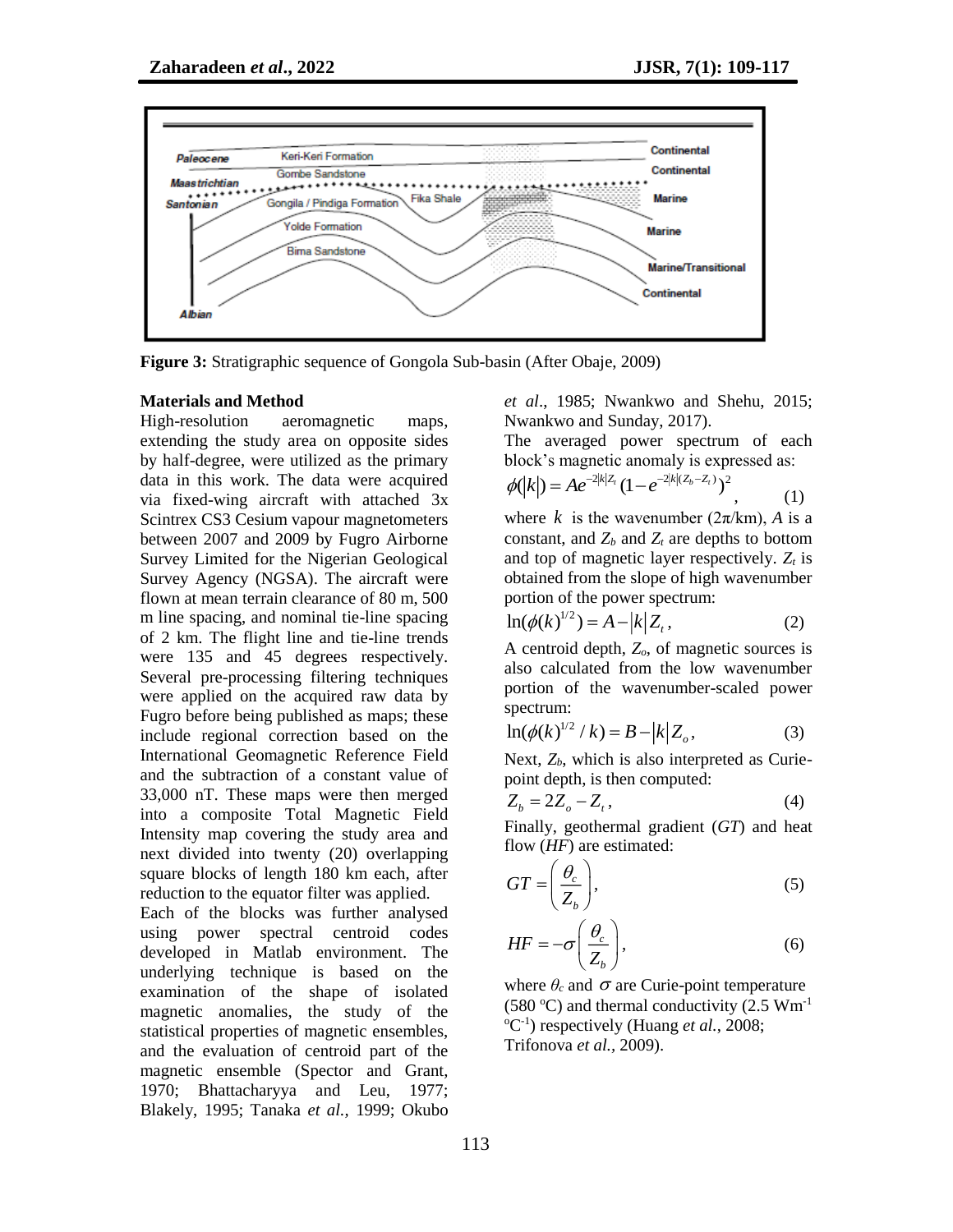### **Results**

The estimated results for each of the 20 overlapping blocks are presented in Table 1. The table reveals that the Curie-point depth varies from 20.03 to 29.83 Km with an average of 24.92 Km, the geothermal gradient varies between 19.44 and 28.69

 $\rm{O}^{\circ}$ C/Km with an average of 23.60  $\rm{O}^{\circ}$ C/Km, and heat flow varying between 48.61 – 72.39  $mW/m^2$  with an average of 58.69 mW/m<sup>2</sup>. Subsequent isotherm map of each geothermal parameter for the study area is also plotted and presented in Figure 4.

| <b>Block</b>   | *Long.                                             | <i>*Lat.</i>                                | <b>Curie-Point</b> | <b>Geothermal</b> | <b>Heat Flow</b>     |  |
|----------------|----------------------------------------------------|---------------------------------------------|--------------------|-------------------|----------------------|--|
|                | °E                                                 | $\boldsymbol{\Omega}^{\boldsymbol{\omega}}$ | <b>Depth</b>       | <b>Gradient</b>   | (mW/m <sup>2</sup> ) |  |
|                |                                                    |                                             | (Km)               | $(^{\circ}C/Km)$  |                      |  |
| 1              | 10.50                                              | 11.50                                       | 23.01              | 25.21             | 63.02                |  |
| $\mathbf{2}$   | 10.50                                              | 11.00                                       | 24.06              | 24.11             | 60.27                |  |
| 3              | 10.50                                              | 10.50                                       | 24.50              | 23.67             | 59.18                |  |
| $\overline{4}$ | 10.50                                              | 10.00                                       | 20.07              | 28.90             | 72.25                |  |
| 5              | 10.50                                              | 9.50                                        | 20.03              | 28.96             | 72.39                |  |
| 6              | 11.00                                              | 11.50                                       | 23.51              | 24.67             | 61.68                |  |
| $\overline{7}$ | 11.00                                              | 11.00                                       | 25.20              | 23.02             | 57.53                |  |
| $8\,$          | 11.00                                              | 10.50                                       | 27.06              | 21.43             | 53.58                |  |
| 9              | 11.00                                              | 10.00                                       | 22.39              | 25.90             | 64.76                |  |
| 10             | 11.00                                              | 9.50                                        | 21.41              | 27.09             | 67.72                |  |
| 11             | 11.50                                              | 11.50                                       | 25.50              | 22.75             | 56.86                |  |
| 12             | 11.50                                              | 11.00                                       | 25.62              | 22.64             | 56.60                |  |
| 13             | 11.50                                              | 10.50                                       | 28.10              | 20.64             | 51.60                |  |
| 14             | 11.50                                              | 10.00                                       | 29.83              | 19.44             | 48.61                |  |
| 15             | 11.50                                              | 9.50                                        | 27.38              | 21.18             | 52.96                |  |
| 16             | 12.00                                              | 11.50                                       | 21.06              | 27.54             | 68.85                |  |
| 17             | 12.00                                              | 11.00                                       | 26.00              | 22.31             | 55.77                |  |
| 18             | 12.00                                              | 10.50                                       | 29.50              | 19.66             | 49.15                |  |
| 19             | 12.00                                              | 10.00                                       | 26.84              | 21.61             | 54.02                |  |
| 20             | 12.00                                              | 9.50                                        | 27.29              | 21.25             | 53.13                |  |
|                | Mean                                               |                                             | 24.92              | 23.60             | 58.69                |  |
|                | * Coordinates show the centre of each square block |                                             |                    |                   |                      |  |

### **Discussion**

The Curie-point depth map (Figure 4a) demonstrates that the entire Gombe State is dominated by a deep crustal layer (20 to 30 Km). The crustal structure trends generally with a radially decreasing thickness in the western direction and the shallowest portion (about 20 Km) occur at the SW zone. Different Curie-point depth values are associated with different geological environments, such that volcanic, tectonic and associated geodynamic and geothermal environments have Curie-point depth shallower than 15 Km, while Curie-point depth ranging from 15 to 25 Km results from island arcs and ridges, and Curie-point

depth deeper than 20 Km is connected with plateaus and trenches (Tanaka *et al*., 1999; Salk *et al*., 2005). Consequently, the study area may not be associated with tectonic or geothermal activities. Expectedly, the geothermal gradient map (Figure 4b) and heat flow map (Figure 4c) exhibit an inverse relationship with the Curie-point depth and the SW zone having the highest but moderate geothermal gradient (about 28  $\mathrm{C/Km}$ ) and heat flow (about 70 mW/m<sup>2</sup>). Nevertheless, the moderate heat flow anomaly observed for the SW zone is in no way near the global average global heat flow value. Recent chronicles indicate that the global heat flow, derived from 38,347 direct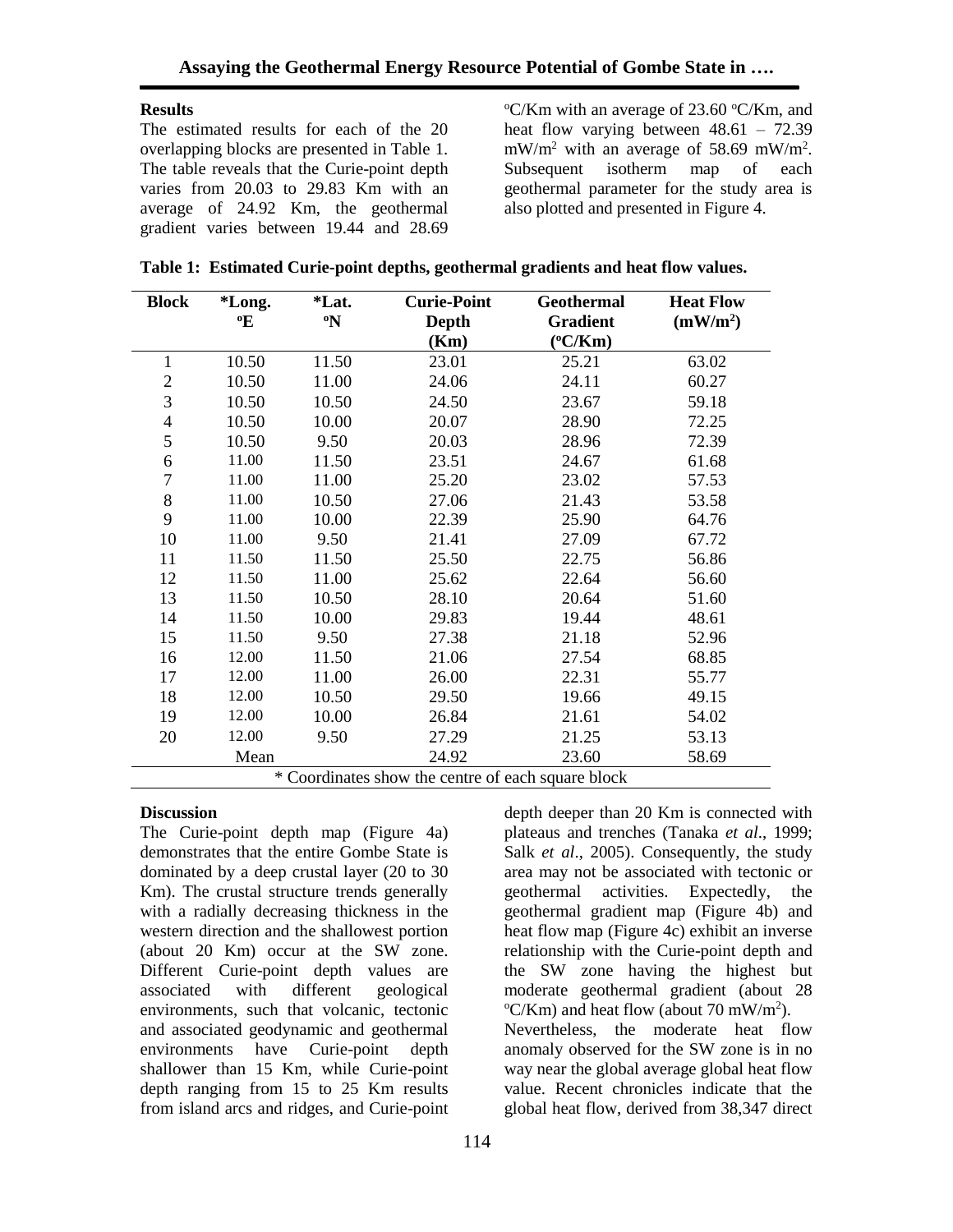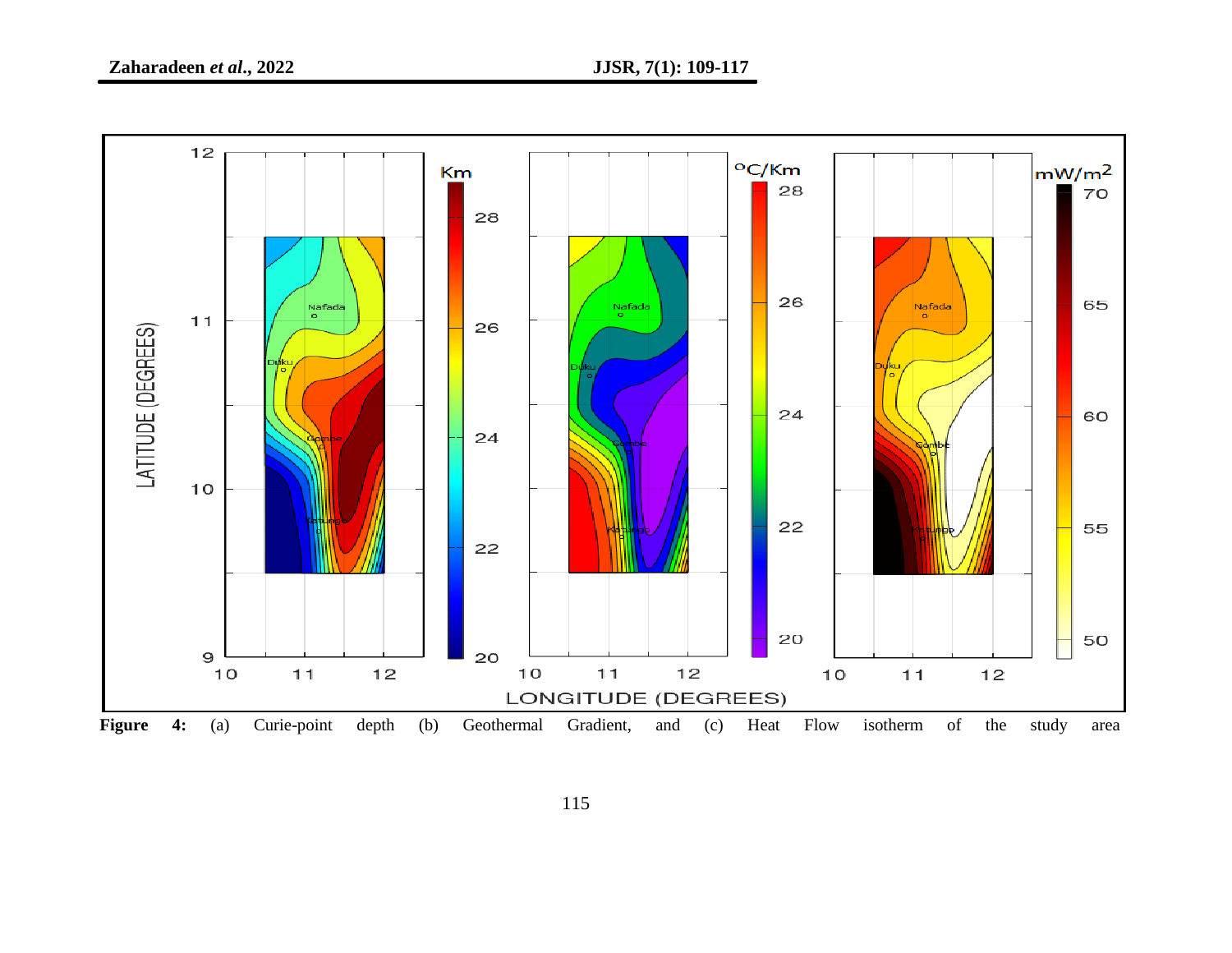temperature measurement points, varies from 23.0 to 132.6 mWm<sup>-2</sup> with an average of 87 mW/m<sup>2</sup> (Davies and Davies, 2010). Neither is the heat flow anomaly in the entire State near the heat flow condition for anomalous geothermal signatures. Heat flow values ranging from 80 to 100 mW/m<sup>2</sup> and above indicate anomalous geothermal conditions (Jessop *et al*., 1976).

Generally, the pattern of the moderate heat flow observed in this study is neither governed by shallow crustal and lithospheric processes nor young heat losing rocks in the subsurface. Therefore, this study deduces that Gombe State may not contain areas of anomalous geothermal conditions for substantive geothermal energy exploration, having shown no zone of considerable crustal attenuation and elevated heat flow. On the other hand, this study is expected to contribute meaningfully to the quantitative evaluation of the geo-processes, rheology and understanding of the thermal state of the lithosphere and regional heat flow variations of the geological formation (i.e. Gongola sub-basin) housing Gombe state.

## **Acknowledgements**

The supports from the following organizations are acknowledged: Tertiary Education Trust Fund (Tetfund) for Institutional Based Research (IBR) Grant awarded; The UNESCO/Abdus Salam International Centre for Theoretical Physics, Italy for bench work and fellowship granted; Nigeria Geological Survey Agency for data acquired; and Federal University of Kashere, Nigeria for research facilities provided.

## **References**

- Abdulwahab, M., Taiwo, A., Salako, K.A., and Alhassan, U.D. (2019). Assessment of Geothermal Potentials in Some Parts of Upper Benue Trough Northeast Nigeria Using Aeromagnetic Data. *Journal of Geoscience Engineering Environment and Technology*. 4(1):7- 15
- AGU Fall meeting, (2015). Session 7584, Conventional and Enhanced

Geothermal System, San Francisco, 14- 18 December

- Bansal, A.R., Gabriel, G., Dimri, V.P., and Krawczyk, C.M. (2011). Estimation of depth to the bottom of magnetic sources by a modified centroid method for fractal distribution of sources: An application to aeromagnetic data in Germany. *Geophysics*, 76(3): L11– L22.
- Batini, F. (2005). Lecture note on "Geothermal Energy: Clean and Renewable Power of the Earth". Workshop on Physics for Renewable Energy. ICTP, Oct  $17 - 29$ .
- Bhattacharyya, B.K., and Leu, L.K. (1977). Spectral analysis of gravity and magnetic anomalies due to rectangular prismatic bodies. *Geophysics*. 42: 41- 50.
- Blakely, R. J. (1995). Potential theory in gravity and magnetic applications: Cambridge Univ. Press.
- Davies, J.H. and Davies, D.R. (2010). Earth's surface heat flux. *Solid Earth*.  $1(1): 5-24$
- Dickson, M.H. and Fanelli, M. (2004). *What is geothermal energy*? Instituto di geoscienze e georisorse, CNR, Pisa, Italy
- Dopamu, K.O., Akoshile, C.O. and Nwankwo, L.I. (2021). Regional estimation of geothermal resources of the entire Benue Trough, Nigeria using high-resolution aeromagnetic Data. *Geomech. Geophys. Geo-energ. Georesour.* 7:78
- Finn, C.A. and Ravat, D. (2004). Magnetic depth estimates and their potential for constraining crustal composition and heat flow in Antarctica. Eos. Trans. AGU 85 (47) (Fall meeting Suppl., Abstract T11A-1236).
- Hsieh, H., Chen, C., and Yen, H. (2014). Curie point depth from spectral analysis of magnetic data in Taiwan. *Journ. of Asian Earth Sci*. 90: 26-30.
- Jessop, A.M., Habart, M.A., and Sclater, J.G. (1976). The world heat flow data collection 1975. Geothermal Services of Canada. *Geotherm Ser.* 50: 55-77.